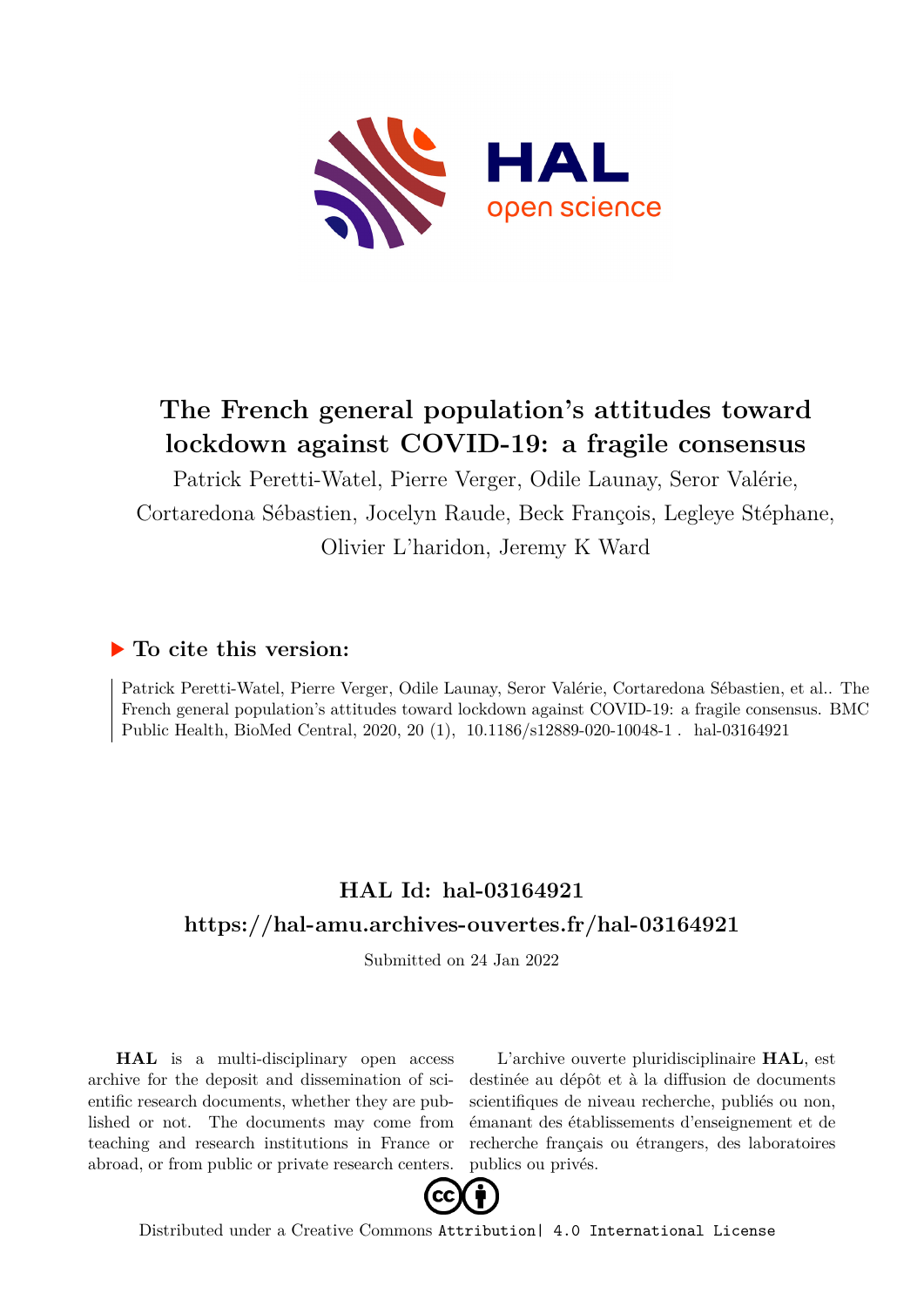## **RESEARCH ARTICLE Example 2014 12:30 The Contract of Contract ACCESS**

# The French general population's attitudes toward lockdown against COVID-19: a fragile consensus

Patrick Peretti-Watel<sup>1,2[\\*](http://orcid.org/0000-0002-4675-0478)</sup> $\bullet$ , Pierre Verger<sup>1,2</sup>, Odile Launay<sup>3</sup> and the COCONEL Study Group

### Abstract

**Background:** In March 2020, as the coronavirus disease 2019 (COVID− 19) pandemic was spreading across the globe, many countries have implemented unprecedented lockdown measures. But how populations did react to these measures? We examined the case of France. Our aims were threefold: assessing some aspects of their impact on French's daily living conditions; investigating their attitudes toward the lockdown; investigating the factors associated with these attitudes.

Methods: A cross-sectional online survey was carried out 10 days after the nationwide lockdown (from March 27th to March 29th 2020), among a representative sample of the mainland French population aged 18 and over. A quota sampling method was applied to achieve a sample of 1012 respondents. We used a cluster analysis to obtain contrasted attitudinal profiles, and logistic regressions to investigated which factors were associated to these profiles.

Results: After 10 days of lockdown, there were already significant consequences regarding respondents' living conditions and mental health. Most respondents supported the current lockdown. However, it appeared as a stopgap measure due to a lack of alternatives, and a large majority acknowledged its heavy drawbacks. We found three contrasted attitudinal profiles: full support (38%), strong but critical support (31%), limited support (31%). Regarding respondents' SES, low-income and low-education respondents were more likely to display critical or limited support to the lockdown, as well as those who reported deteriorated living conditions or psychological distress.

**Conclusions:** In France, the large public support to the lockdown was fragile. First, it was a critical consensus anchored in current controversies and recent social struggles. Second, it was weaker among people with a lows SES, especially since the lockdown have exacerbated preexisting social inequalities.

Keywords: COVID-19, Lockdown, France, Socioeconomic factors

Infection, 19-21 bd Jean Moulin, 13005 Marseille, France

<sup>2</sup>Southeastern Health Regional Observatory (ORS Paca), Marseille, France Full list of author information is available at the end of the article

© The Author(s), 2020 **Open Access** This article is licensed under a Creative Commons Attribution 4.0 International License, which permits use, sharing, adaptation, distribution and reproduction in any medium or format, as long as you give





<sup>\*</sup> Correspondence: [patrick.peretti-watel@inserm.fr](mailto:patrick.peretti-watel@inserm.fr) <sup>1</sup>

<sup>&</sup>lt;sup>1</sup> Aix Marseille Université, IRD, AP-HM, SSA, VITROME, IHU Méditerranée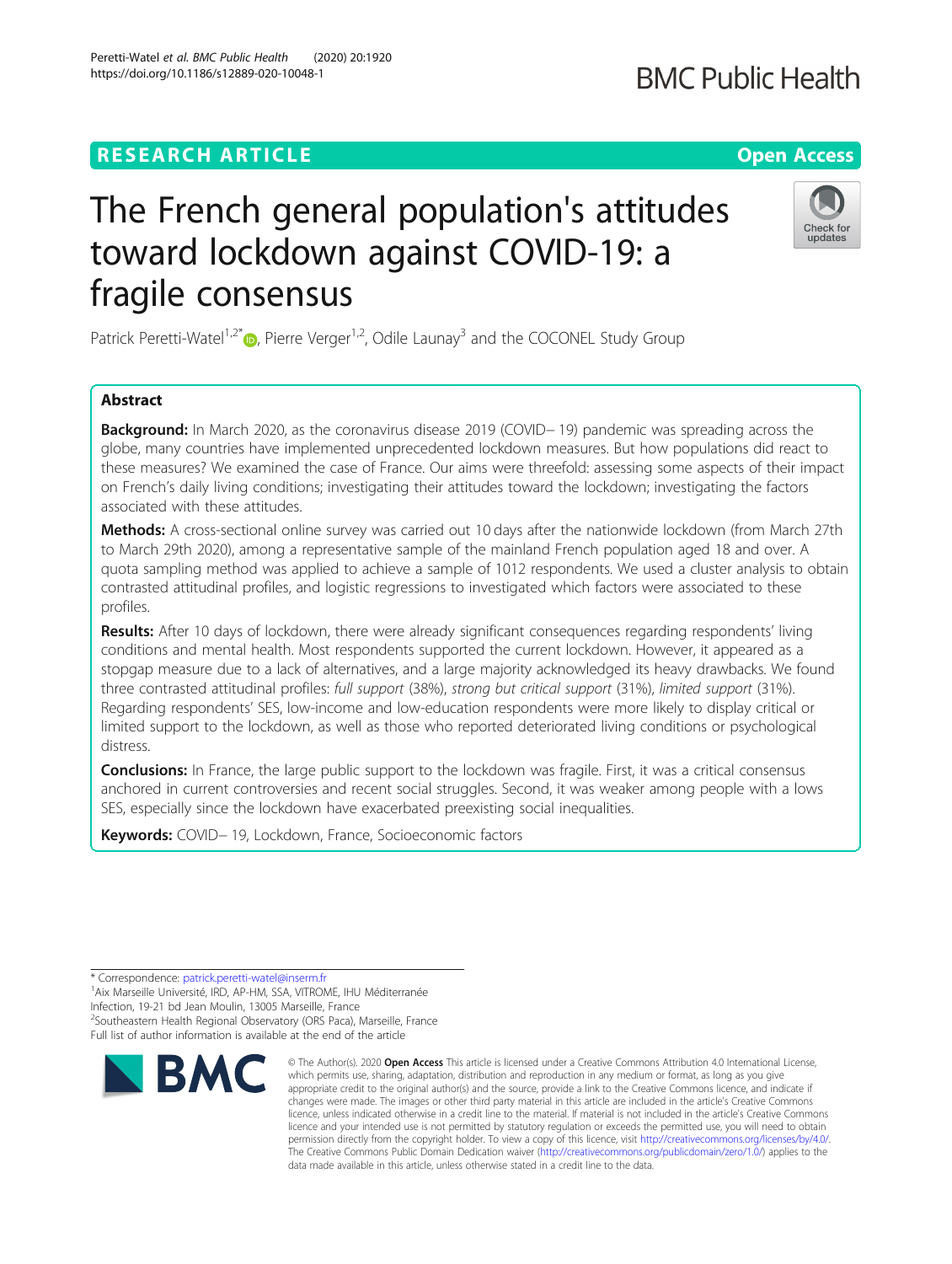#### Background

In March 2020, as the coronavirus disease 2019 (COVID− 19) pandemic was spreading across the globe, an increasing number of countries implemented unprecedented mitigation measures in order to slow it down [1, 2]. As a result, 1 month later billions of people worldwide were living under lockdown measures. Europe was declared the "epicenter" of the global COVID− 19 pandemic by the World Health Organisation on March 13th [3], and many European countries opted for restrictive mass quarantines, especially in the five countries which reported the highest COVID− 19 death tolls: Italy, Spain, France, the United Kingdom and Belgium [4]. For public health decision-makers, this strategy has added one more type of uncertainty to an already long list of crucial unknowns (e.g. clinical severity, extent of transmission and infection, treatment options [1, 5]): how would the public react to such stringent measures across different sociocultural contexts? [6].

Previous studies suggest that, in a pandemic context, populations would be likely to comply with mitigation measures but would be challenged to do so if their income or job were threatened, and also needed to be reminded about the collective benefits of quarantine measures [7, 8]. Such studies also highlighted the psychological impact of quarantine, which was confirmed recently by a nationwide study conducted in China on February 2020 [8, 9].

In the present study, we would like to address this issue by examining the case of France. During the last decade, the relationship between the French public and health authorities has become complicated, especially when it comes to prevention and the degree of coercion that could be deemed socially acceptable [10]. A decade ago, French public health authorities embarked in a mass vaccination campaign against pandemic 2009 A/ H1N1 influenza and were widely criticized for "overreacting" [11]. The vaccination campaign was not only a complete failure -only 8% of French people got vaccinated [12] – but it also ushered in a conflictual era for epidemic risk management.

Using a nationally representative online survey conducted 10 days after the nationwide lockdown was introduced (March 17th 2020), our aims were threefold: assessing the impact of the lockdown on French people's daily life, including their psychological well-being; investigating the French public's attitude toward the nationwide lockdown in order to identify some contrasted profiles; investigating the factors associated with these profiles (including their social differentiation).

#### Methods

#### Design and sample

A cross-sectional online survey was carried out during the lockdown in France, between 27th and 29th of March 2020 among a representative sample of the mainland French population aged 18 and over. This sample was randomly selected from an online research panel of more than 750,000 nationally representative households of the French general population developed and maintained by IFOP (Paris, France), a survey research firm ([https://www.ifop.com/\)](https://www.ifop.com/). A quota sampling method was applied to achieve a sample of 1000 respondents, representative for the French adult population in terms of age, gender, occupation and population in the area of residence. The sample size of 1000 adults was calculated to obtain a maximum margin of sampling error of  $\pm 3.1$ percentage points for an estimated proportion of 50% (final sample size: 1012 people aged 18 and over). A total of 25,800 households were randomly drawn to reach the sample size within 3 days. To be eligible, panelists had to be aged over 18 years and having not answered a previous survey wave on COVID− 19. Prior information on the panelists was used to determine eligibility and to draw a stratified random sample with oversampling of panelists with low response rates (e.g. panelists aged 18– 24, blue-collar workers). To limit coverage bias, due to the fact that not all people use the internet, and, among users, that not all of them are willing to participate in web surveys, random sampling was stratified to match French official census statistics for gender, age, occupation (8 categories), population in the area of residence (5 categories) and region (12 categories). Participants gave their consent electronically. The study design was approved by the ethical committee of the University Hospital Institute Méditerranée Infection (#2020–018).

#### Data collected

In addition to background socio-economic variables (gender, age, educational level), we computed each respondent's equivalized household income per month, taking the size and composition of the household into account [13], and using the Organization for Economic Cooperation and Development's scale. Then we built a three-item indicator: 'Low income' refers to the first quartile of the equivalized household income, 'medium income' to the second and third quartiles, 'high income' to the last quartile.

Regarding potential consequences of the lockdown on daily life, we collected information about self-reported financial difficulties experienced because of it, as well as the current occupation status: still working out of home, teleworking, unemployed due to the lockdown, unemployed or out of work before the lockdown. Respondents were also asked about their household size and housing surface area to identify those who were confined in an overcrowded household (< 194 square feet-percapita). Moreover, we used the Mental Health Inventory (MHI-5), which is a brief, valid, and reliable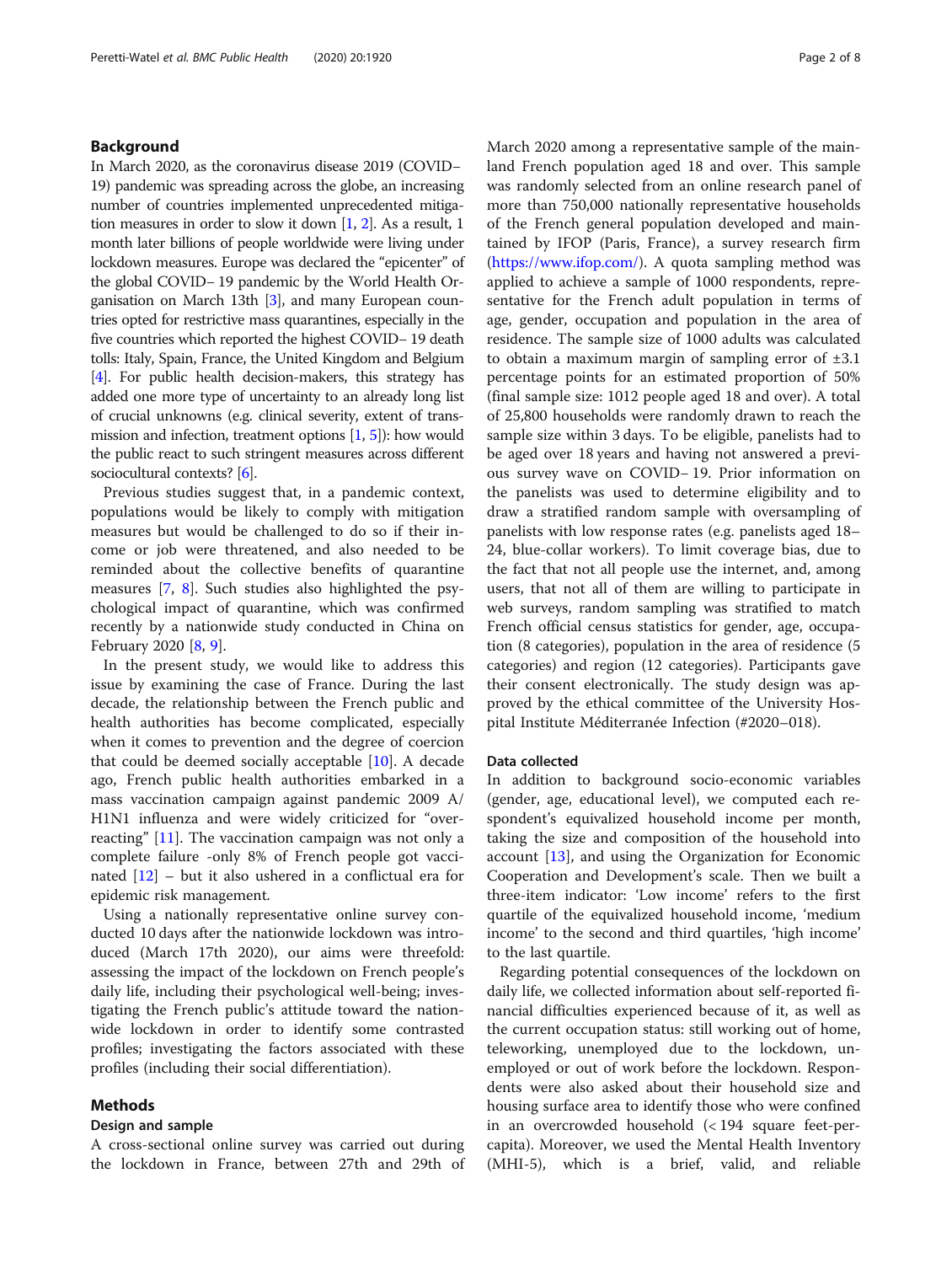international instrument for assessing mental health in adults  $[14]$ . Composed by five items, the MHI-5 is a subscale of the SF-36 health-related quality of life measure. Several studies have provided evidence that the MHI-5 is a reliable instrument to assess depression and anxiety in the general population, including France (e.g., [15–17]). We used a cut-off score of 56 as an indicator of psychological distress [18]. Respondents were also asked about confirmed cases of COVID− 19 in their household or among their relatives (family, friends), as it may impact their attitudes toward the lockdown.

Finally, the questionnaire investigated respondents' level of agreement with twelve statements relating to various aspects of the current lockdown, including its necessity, effectiveness, drawbacks, alternative measures, and whether it should be strengthened or softened, using a four-point Likert scale, from "strongly agree" to "strongly disagree") (see Table 1).

In our questionnaire, 18 questions dealt with the living conditions of the respondents, 8 questions dealt with health status (including MHI-5), 6 questions dealt with isolation and socialization, and 14 questions investigated respondents' attitudes toward the lockdown. The whole questionnaire (in French) is available on request.

#### Statistical analysis

Sampling weights were applied to all statistics to produce the proper representation. We first considered the level of agreement with the lockdown-related statements

Table 1 Some impacts of the lockdown and the COVID-19 epidemic on French's daily life, March 27–29, COCONEL Survey  $(N = 1012)$ 

|                                                          | column % |
|----------------------------------------------------------|----------|
| Experiencing financial difficulties due to the lockdown: |          |
| $-n$                                                     | 81%      |
| -yes                                                     | 19%      |
| Current occupation status:                               |          |
| -still working out of home                               | 20%      |
| -teleworking                                             | 11%      |
| -unemployed due to the lockdown                          | 21%      |
| -unemployed or out of work before the lockdown           | 48%      |
| Confined in an overcrowded housing:                      |          |
| $-no$                                                    | 91%      |
| -yes                                                     | 9%       |
| Mental health (MHI-5):                                   |          |
| -no psychological distress                               | 64%      |
| -psychological distress                                  | 36%      |
| Cases of COVID-19 in the household/among relatives:      |          |
| $-n$                                                     | 89%      |
| -yes                                                     | 11%      |

(recoded into binary outcomes: agree vs disagree) and their judgment on the issues listed above.

Second, we performed a cluster analysis on the twelve lockdown-related statements, in order to summarize the variety of respondents' answers in a few contrasted profiles, and to detect meaningful patterns of attitudes expressed toward the current lockdown. Items measuring agreement were encoded from 1 ("strongly disagree") to 4 (strongly agree"). These scores were transformed into Z-score form prior to clustering with the usual agglomerative hierarchical procedure [19]. We opted for the three-cluster solution. To describe the distribution of participants' answers to the 12 items according to the clusters, we used the binary recoding (agree/disagree) and  $\chi^2$  tests.

Third, we used bivariate analyses and a multiple logistic regression to investigate factors associated with these profiles. We used a multinomial logistic model which consists in taking one modality as the reference, then to compare each separately to this reference [20]. We compared Clusters 1 & 2, then Clusters 1 & 3, using background variables and potential consequences of the current situation as candidate covariates, with a stepwise selection method (entry threshold  $p = 0.05$ ).

#### Results

A total of 1012 adults over 18 completed the online survey between March 27th and March 29th 2020 (completion rate 72%). No differences for the socio-demographic and geographic variables used for stratification were found between respondents and the French general population as observed in the latest census statistics. The mean age of respondents was 49.9 years old (min = 18, max = 99), 47.6% were men and 18.2% had a high educational level (> 2 years completed at university).

Regarding attitudes toward the lockdown, most respondents supported it (see Table 2). Reciprocally, only one out of five considered that the lockdown is disproportionate considering the real severity of the epidemic, or agreed that it should be softened to be more bearable. The lockdown however appeared as a stopgap measure due to a lack of alternatives (because of the lack of hospital resources, masks and screening tests). On the one hand, a large majority acknowledged its heavy drawbacks, and four out of ten considered it implied too much restriction on civil liberties. On the other hand, most respondents agreed that it could be an opportunity to develop local solidarity.

#### Some impacts of the current situation on respondents' daily life

After 10 days of lockdown, 19% of respondents declared that they were already experiencing financial difficulties due to its consequences, and 21% were unemployed because of it. The proportion of those who were still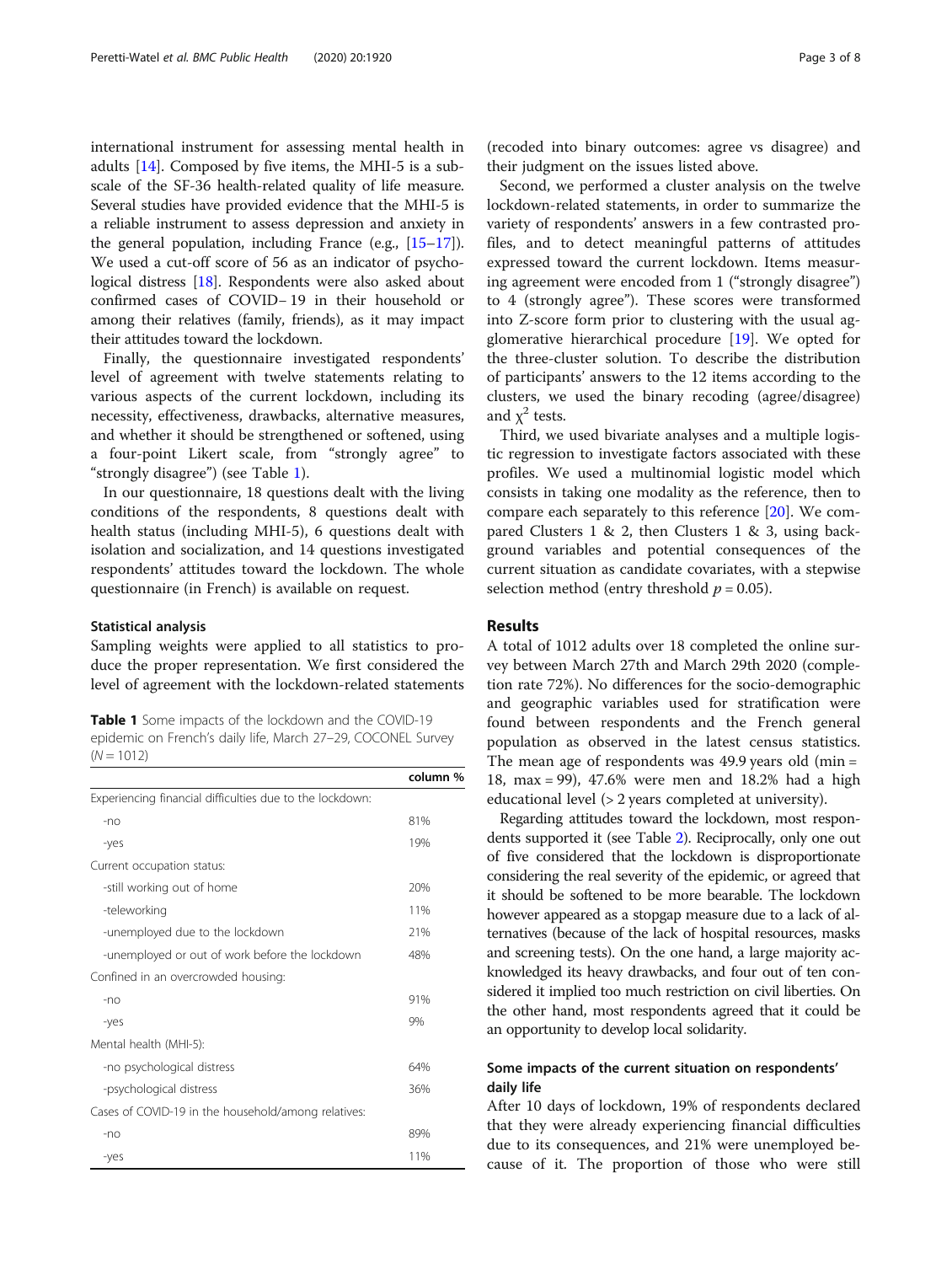**Table 2** French' s attitudes toward the lockdown, cluster analysis, March 27–29, COCONEL Survey ( $N = 1012$ )

| Agreement with the following statements (column %):<br>Total sample |              | Cluster 1<br>38% | Cluster 2<br>31% | <b>Cluster 3</b><br>31% |
|---------------------------------------------------------------------|--------------|------------------|------------------|-------------------------|
| The lockdown                                                        | (column %)   |                  |                  |                         |
| should last several more weeks to be effective                      | 100%<br>94%  |                  | 99%              | 80% b                   |
| has already disastrous economic consequences                        | 88% b<br>93% |                  | 99%#             | 93%                     |
| is an opportunity to develop local solidarity                       | 91%          | 91%              | 98%#             | 84% b                   |
| is the only effective way to fight the epidemic                     | 89%          | 98%#             | 97%#             | 69% b                   |
| should be strengthened to be effective                              | 80%          | 87%              | 96%#             | 56% b                   |
| will cause family tragedies                                         | 76%          | 67% b            | 86%#             | 79%                     |
| should be less coercive to be more acceptable                       | 22%          | 4% <i>b</i>      | 19%              | 47%#                    |
| is disproportionate considering the real severity of the epidemic   | 20%          | $1\% b$          | 21%              | 41%#                    |
| is the consequence of the lack of hospital resources                | 66%          | 39% b            | 90%#             | 75%                     |
| could be replaced by mass screening tests                           | 65%          | 39% b            | 87%#             | 76%                     |
| could have been avoided by the widespread wearing of masks          | 50%          | 23%b             | 76%#             | 59%                     |
| causes too much restriction on civil liberties                      | 41%          | $10\% b$         | 52%              | 69%#                    |

# proportion is significantly higher ( $p < 0.05$ ) than in the rest of the sample

b proportion is significantly lower ( $p < 0.05$ ) than in the rest of the sample

working out of their homes (20%) was quite double to those who had the opportunity of teleworking (11%) (see Table 1). Regarding housing conditions, 9% of participants were confined in an overcrowded household. One out of three (36%) displayed psychological distress according to the MHI-5 score. A limited part of the sample (11%) reported knowing someone infected by COVID− 19 in their household, or among their family and friends.

#### Patterns of attitudes toward the lockdown

Regarding the results of the cluster analysis, first there was consensus on three assertions, as they were supported by at least 80% of participants across each cluster: the current lockdown should last several more weeks to be effective, it has already disastrous economic consequences, and it is an opportunity to develop local solidarity.

The largest group, Cluster 1, gathered 38% of participants. Almost all in this group agreed that the lockdown is the only effective way to fight the epidemic (98%) and that it should be strengthened to be effective (87%), and 67% of them also considered it will cause family tragedies. A majority of them disagreed with the other opinions. Thus we labelled this profile full support to lockdown.

Respondents in Cluster 2 (31% of the sample) shared similar views, as almost all of them supported the lockdown and its strengthening. Nevertheless, they were also more prone to emphasize its drawbacks: 99% agreed it has already disastrous economic consequences, 86% agreed it will cause family tragedies and 52% considered it restricts civil liberties too much. In addition to these critical views, three other opinions were supported by a large majority of them: the lockdown is the consequence of the lack of hospital resources (90%), it could be replaced by mass screening tests (87%), it could have been avoided by the widespread wearing of masks (76%). These opinions were not contradictory with their current support of the lockdown: at the time of this survey, there was a face masks shortage, and mass screening tests were not available at large scale. This profile could be summarized as strong but critical support.

Cluster 3 also gathered 31% of the sample. Among them, "only" 69% agreed that the lockdown is the only effective way to fight the epidemic, and 56% that it should be strengthened to be effective. This weaker support of the lockdown was also illustrated by their higher level of agreement with two other statements: the lockdown should be less coercive to be more acceptable (47% agreed); it is disproportionate considering the real severity of the epidemic (41% agreed). Regarding drawbacks of the current lockdown, or alternatives to it, members of Cluster 3 were much more critical than those of Cluster 1, but not as much as those of Cluster 2, except that 69% of them stated that the current lockdown causes too much restriction on civil liberties. Thus these responses expressed a limited support of the lockdown.

#### Factors associated with attitudinal patterns

In bivariate analyses, attitudes toward the lockdown were very similar for men and women, while younger respondents were more likely to express *limited support*: 48% of respondents aged 18–25 belonged to Cluster 3, vs 24 to 32% of other age groups (see Table 3).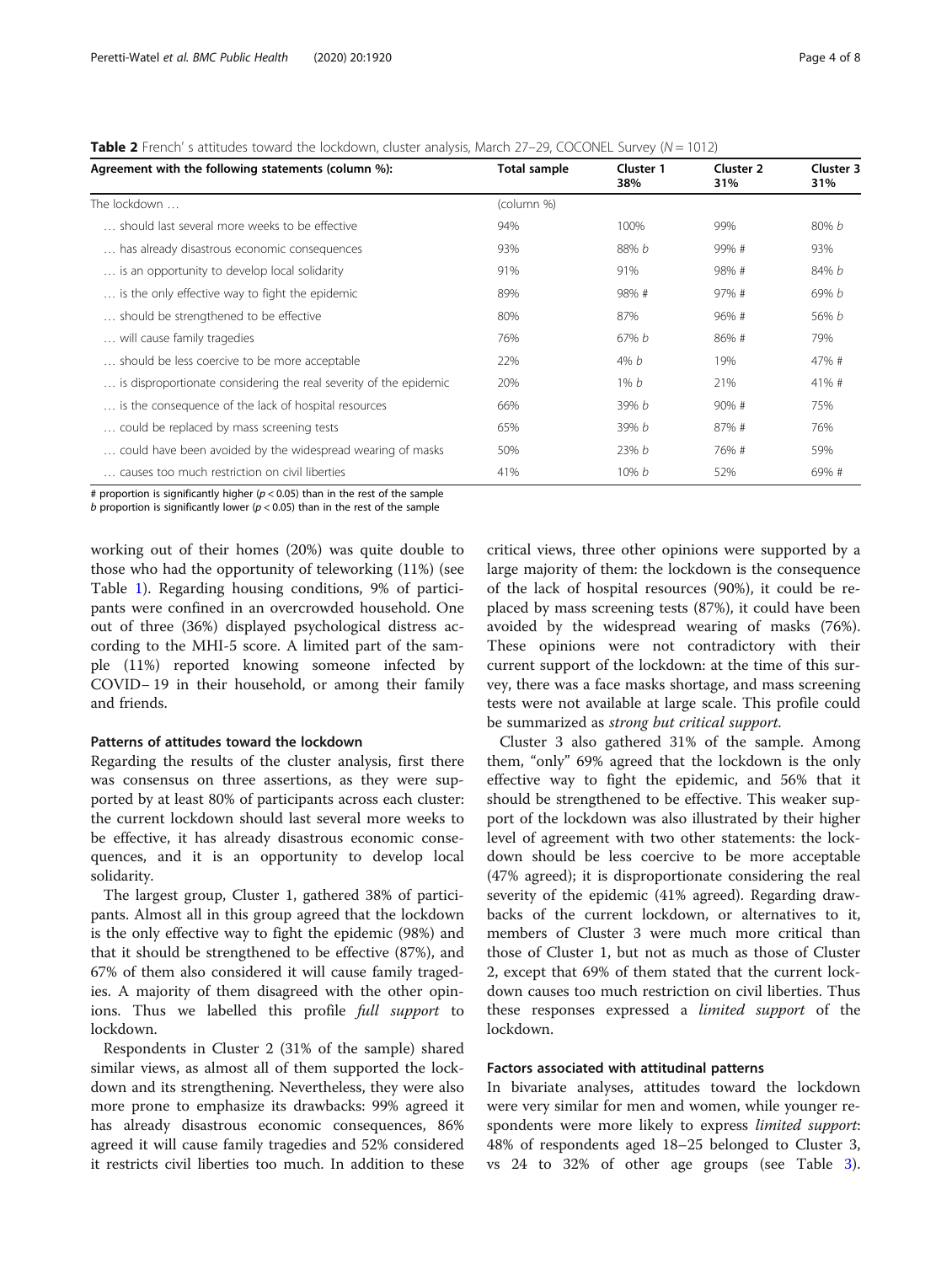Table 3 Factors associated with French's attitudes toward the COVID-19 lockdown, logistic regressions, March 27-29, COCONEL Survey  $(N = 1012)$ 

|                                                                  | Cluster 1<br>38% | Cluster 2<br>31% | Cluster 3<br>31% | Cluster 2 vs<br>Cluster 1 | Cluster 3 vs<br>Cluster 1 |
|------------------------------------------------------------------|------------------|------------------|------------------|---------------------------|---------------------------|
|                                                                  | row%             |                  |                  | adjusted odds ratios      |                           |
| Gender                                                           |                  |                  |                  |                           |                           |
| - man $(n = 482)$                                                | 40%              | 28%              | 32%              | <b>NS</b>                 | <b>NS</b>                 |
| - woman $(n = 530)$ (ref.)                                       | 36%              | 33%              | 31% ns           |                           |                           |
| Age (in years):                                                  |                  |                  |                  |                           |                           |
| $-18-25(n=113)$                                                  | 31%              | 21%              | 48%              | $0.76$ ns                 | <b>NS</b>                 |
| $-26-45(n=318)$                                                  | 41%              | 27%              | 32%              | $0.86$ ns                 |                           |
| $-46-65$ ( $n = 339$ ) (ref.)                                    | 38%              | 32%              | 30%              | $-1-$                     |                           |
| $-$ > 65 (n = 242)                                               | 39%              | 37%              | 24%***           | $1.75***$                 |                           |
| Educational level:                                               |                  |                  |                  |                           | <b>NS</b>                 |
| $-$ < High-school ( $n = 515$ ) (ref.)                           | 32%              | 38%              | 30%              | $-1-$                     |                           |
| - High-school, 1st university degree ( $n = 313$ )               | 40%              | 28%              | 32%              | $0.75$ ns                 |                           |
| - > 2 years completed at university ( $n = 184$ )                | 51%              | 15%              | 34%***           | $0.39***$                 |                           |
| Household's income level:                                        |                  |                  |                  |                           |                           |
| - low income $(Q1, n = 216)$                                     | 18%              | 37%              | 45%              | $2.25***$                 | $2.46***$                 |
| - medium income (Q1-Q3, $n = 566$ ) (ref.)                       | 39%              | 31%              | 30%              | $-1-$                     | $-1-$                     |
| - high income $(>Q3, n = 230)$                                   | 55%              | 24%              | 21%***           | $0.74$ ns                 | $0.58**$                  |
| Experiencing financial difficulties due to the lockdown          |                  |                  |                  |                           |                           |
| -no $(n = 822)$ (ref.)                                           | 43%              | 29%              | 28%              | $-1-$                     | $-1-$                     |
| -yes ( $n = 190$ )                                               | 19%              | 38%              | 43%***           | $2.40***$                 | $2.16***$                 |
| Current occupation status:                                       |                  |                  |                  |                           |                           |
| -still working out of home ( $n = 203$ ) (ref.)                  | 38%              | 29%              | 33%              | <b>NS</b>                 | <b>NS</b>                 |
| -teleworking ( $n = 107$ )                                       | 58%              | 14%              | 28%              |                           |                           |
| -unemployed due to the lockdown ( $n = 212$ )                    | 36%              | 33%              | 31%              |                           |                           |
| -unemployed/out of work before the lockdown ( $n = 490$ ) (ref.) | 35%              | 34%              | 31%***           |                           |                           |
| Confined in an overcrowded housing:                              |                  |                  |                  |                           |                           |
| - no $(n = 918)$ (ref.)                                          | 39%              | 31%              | 30%              | <b>NS</b>                 | <b>NS</b>                 |
| - yes $(n = 94)$                                                 | 25%              | 29%              | 46%**            |                           |                           |
| Mental health (MHI-5)                                            |                  |                  |                  |                           |                           |
| - no psychological distress ( $<$ 56, $n$ = 644) (ref.)          | 44%              | 28%              | 28%              | $-1-$                     | $-1-$                     |
| - psychological distress ( $\geq$ 56, n = 368)                   | 29%              | 35%              | 36%***           | $1.61***$                 | $1.52*$                   |
| Cases of COVID-19 in the household/among relatives               |                  |                  |                  |                           |                           |
| - no $(n = 898)$ (ref.)                                          | 38%              | 31%              | 31%              | <b>NS</b>                 | <b>NS</b>                 |
| - yes ( $n = 114$ )                                              | 40%              | 27%              | 33% ns           |                           |                           |

\*\*\*,\*\*,\*,\*, ns: respectively significant at  $p < 0.001$ ,  $p < 0.01$ ,  $p < 0.05$ , non significant ( $\chi^2$  independence test for bivariate analyses, Wald's  $\chi^2$  for adjusted odds ratios) NS: variable not selected by the stepwise selection procedure (entry threshold  $p < 0.05$ )

Regarding educational level, the more educated displayed more frequently a full support of the lockdown (51% among those who completed more than 2 years at university, vs 32% among those who did not complete high-school). Regarding household income level, 55% of high-income respondents expressed full support of the lockdown (vs only 18% among low-income respondents). Conversely, low-income respondents were more likely to

express either strong but critical (37%) or limited support of the lockdown (45%).

Regarding respondents' current situation, those who were already experiencing financial difficulties due to the lockdown were much less likely to fully support the measure (only 19% belonged to Cluster 1), as well as those who displayed psychological distress (29% belonged to Cluster 1 compared to 44% in those without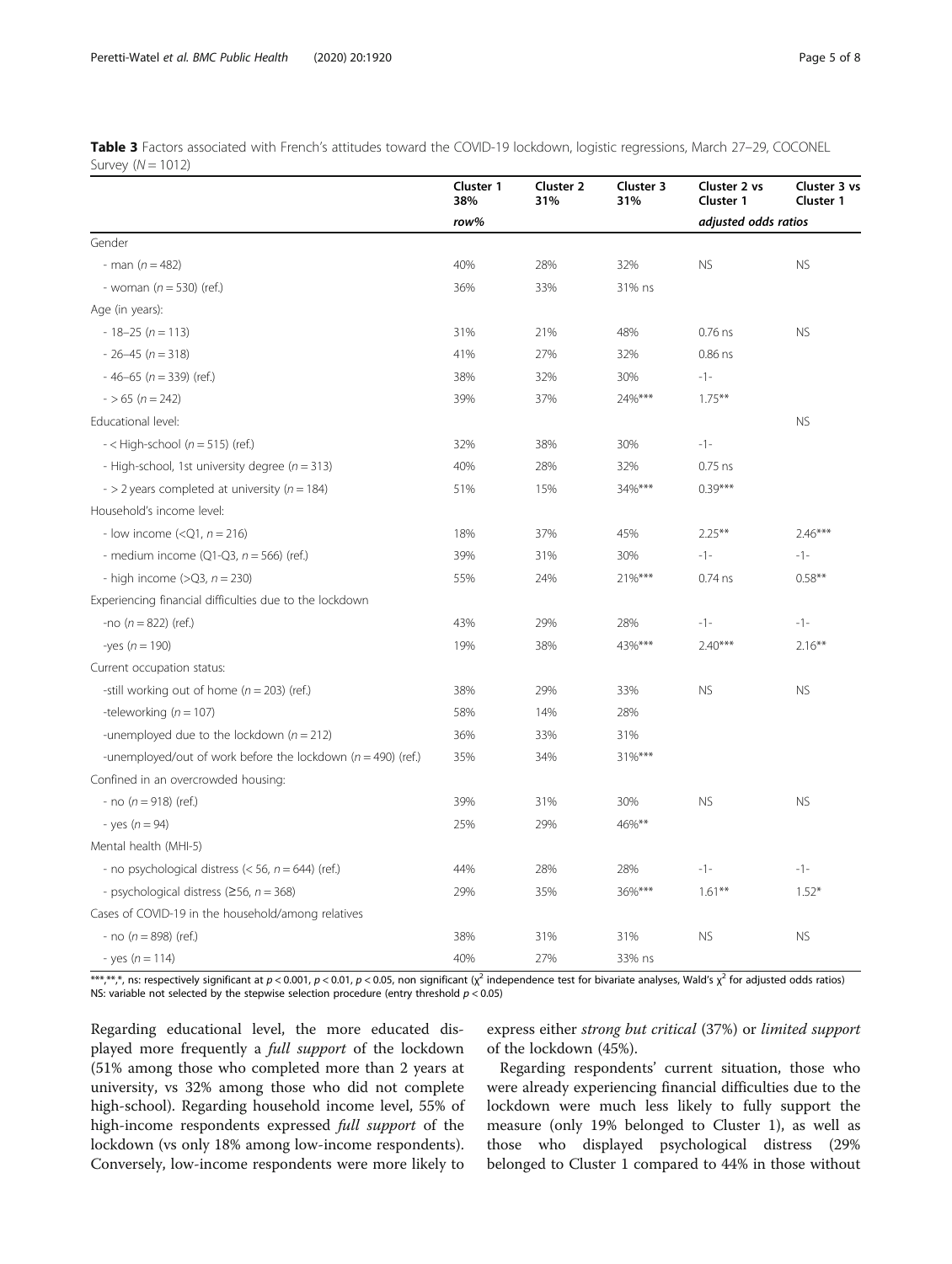psychological distress). Full support of the lockdown was more frequent among respondents who were currently teleworking (58%) than in the other occupational status categories, while those confined in an overcrowded housing were more likely to express strong but critical support (46%) than the participants not living in such conditions. Finally, attitudes toward the lockdown did not differ according to the personal proximity of the disease (knowledge of potential cases of COVID-19 in the household or among relatives).

In multivariate analyses, we first compared Cluster 2 & 1. Once controlled for other selected covariates, respondents aged over 65 were more likely than their younger counterparts to express strong but critical support instead of full support (adjusted odds ratio  $(aOR) =$ 1.75), while the most educated were less likely to do so  $(aOR = 0.39)$ . Strong but critical support was also more likely among low-income respondents (aOR = 2.25), those experiencing financial difficulties due to the lockdown  $(aOR = 2.40)$  and those displaying psychological distress (1.61).

Finally, we compared the limited support profile to the full support one. Three differentiating factors remained statistically significant in multivariate analysis. Respondents who experienced financial difficulties due to the lockdown were more likely to express *limited support* ( $aOR = 2.16$ ), as well as those displaying psychological distress (1.52). The results were dramatically contrasted when considering household income level, as adjusted odds ratios were statistically significant for both low-income and high-income respondents when compared to medium-income (respectively  $aOR = 2.46$  and  $aOR = 0.58$ ).

#### Discussion

#### A critical consensus anchored in current controversies and recent social struggles

According to our results, after 10 days of implementation, a strong consensus had been maintained in the French general population in favor of the national lockdown. This is consistent with recent studies conducted in various sociocultural contexts, including European countries, which found overall considerable public support for lockdown measures [21–23], despite awareness of economic and social consequences [24]. One of them also found that such support was stronger in southern Europa (France, Portugal, Italy), despite the fact that trust in authorities was lowest there, especially in France [23]. We found indeed that, in France, the consensus remained fragile. First, agreement with the lockdown was often associated with critical views toward the public health strategy of French authorities: for a majority of respondents, the lockdown appeared as a stopgap measure due to lack of alternatives. These attitudes strongly echoed vivid controversies that grew in the media since

the beginning of the lockdown: public health authorities have been strongly criticized for the lack of testing capacities, and because they did not replenish their stocks of face masks (10 years ago France had stocks of one and a half billion masks, but only 150 million remained at the outbreak of the epidemic). Beyond these controversies directly related to the current health crisis, our results also echo social conflicts which occurred in 2018–2019: regarding the lack of hospital resources, French hospital workers had been on strike for months during the previous year claiming more resources; and regarding restriction on civil liberties, many opponents accused the government of impinging on civil liberties during the so-called 'yellow vests' protest movement that started in the fall of 2018.

#### Socioeconomic status and support to the lockdown

Moreover, the consensus in favor of the national lockdown has been, since the start, socially differentiated. Regarding respondents' SES, we found that low-income and low-education respondents were more likely to display critical or limited support of the lockdown. This is not surprising, as usually a high SES is associated with a greater trust in public health authorities, as illustrated by public reactions during the 2009 A/H1N1 flu pandemic: both intention to be vaccinated against 2009 A/H1N1 virus and actual vaccine uptake were reported to be positively correlated with educational and income levels and higher professional and managerial occupation [3, 25–28].

In the present case, however, this relationship was amplified by the fact that the lockdown differentially impacted daily living conditions, and exacerbated preexisting social inequalities. Indeed, experiencing financial difficulties due to the lockdown, being unemployed because of it, being confined in overcrowded conditions were correlated to critical or limited support. Indeed, because these daily life experiences were strongly correlated to respondents' SES [29], most of the corresponding statistical effects became non-significant in multivariate analyses. This socially differentiated interpretation could be extended to mental health. Of course, we did not have any assessment of our individual respondents' mental health prior to the lockdown. But a national representative survey conducted in 2017 with the MHI-5 in the French general adult population provides a reference point: at the time, 27% of French adults could be considered in psychological distress [30]. As could be expected  $[8, 9, 24]$ , our results suggest that the psycho-social consequences of the lockdown are likely to have deteriorated mental health at a populational level: among our respondents the prevalence of psychological distress reached 36% (vs 27% among French adults in 2017), and, unsurprisingly, this prevalence was higher among low-income people [30]. Although our data did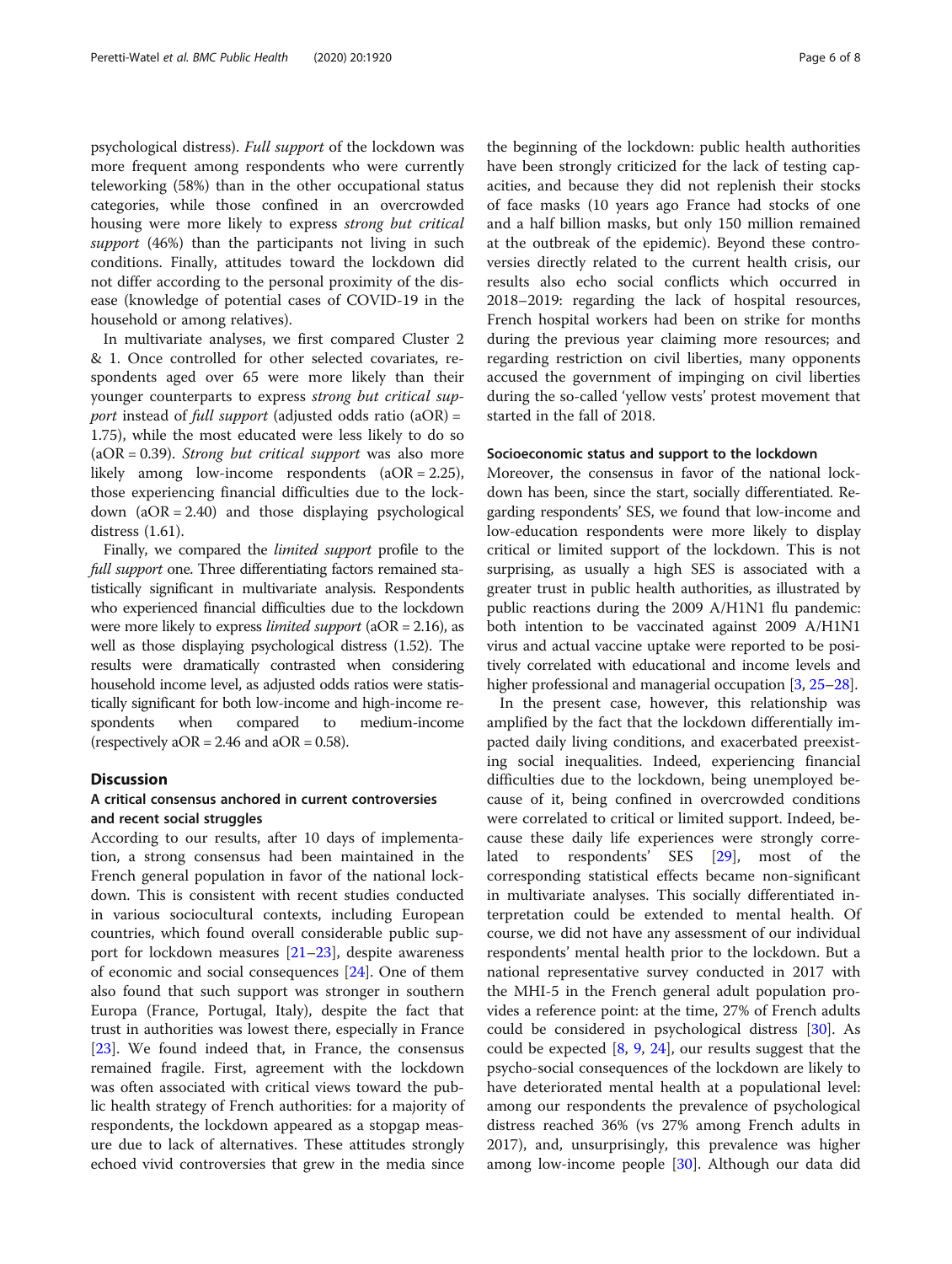not allow us to estimate the specific impact of the lockdown and therefore uncertainty remains about the respective role of preexisting conditions versus direct psychological consequences of the health crisis, multivariate analysis in our sample clearly establishes that poor mental health was a significant correlate of being more uneasy with the public health response to the COVID-19 pandemic (critical or limited support to the lockdown). This is consistent with recent studies which found that, during the lockdown, distrust toward government action was negatively correlated to psychological well-being [24, 31].

#### Limits of the study

We have to acknowledge several limitations of the present study. The Covid-19 crisis is affecting data collection activities and online surveys are an effective way to carry out surveys despite the lockdown. However, online data collection has some well-established drawbacks that we have tried to minimize. The first issue relates to unequal access to the Internet. The Internet coverage is quite high among French households (estimated at 89% in 2018 [32]). Moreover, random sampling in our survey was stratified to match French official census statistics for gender, age, occupation and population in the area of residence and region. Second, a selection bias can exist. In order to limit this risk, the invitational email did not mention the theme of the survey. Third, online surveys share with other survey methods the general limitations of results based on respondent's self-report, especially social desirability bias. Nevertheless, self-administered questionnaires tend to yield fewer reports in the socially desirable direction than do interviewer-administered questionnaires, and online surveys may have the lowest social desirability bias [33].

#### Conclusions

As long as strategies for mitigation of the COVID-19 crisis rely on massive and rapid behavior change, it is crucial to monitor public perceptions and reactions [34]. Among the French population, according to our representative study, the consensus in favor of the national lockdown was fragile, first because it was anchored in current controversies and recent social struggles, secondly because of its social differentiation. Regarding attitudes toward public policies, such social differentiation was far from unusual, but in the present case it was magnified by the deleterious consequences of the lockdown which heavily contributed to increase preexisting social (health) inequalities.

Further research should address lay people's attitudes toward lockdown and other mitigation measures, their social differentiation and their relationship with psychological well-being, including with a dynamic perspective, as they may change over time. Taking into account social differences in the population's reactions will be absolutely key in both the short and mid-term future, as public health policy has to shift to other strategies rather than national lockdowns to control the pandemic. Moreover, the unprecedented economic recession resulting from the lockdown will have major consequences on the population's health with an expected higher increased morbidity and mortality in the most vulnerable groups [35, 36]. Explicitly dealing with health and social inequalities should therefore be put at the core of all national agendas.

#### Supplementary Information

The online version contains supplementary material available at [https://doi.](https://doi.org/10.1186/s12889-020-10048-1) [org/10.1186/s12889-020-10048-1.](https://doi.org/10.1186/s12889-020-10048-1)

Additional file 1: COCONEL Survey, 1st Wave.

#### Acknowledgements

We thank the IFOP team.

Other members of the COCONEL Group: Valérie Seror<sup>1</sup>, PhD, Sébastien Cortaredona<sup>1</sup>, PhD, Jocelyn Raude<sup>4</sup>, PhD (research consortium), François Beck<sup>5</sup>, PhD, Stéphane Legleye<sup>5</sup>, PhD, Olivier L'Haridon<sup>6</sup>, PhD, Jeremy Ward<sup>1,7</sup> PhD (Steering Committee).

1 Aix Marseille Université, IRD, AP-HM, SSA, VITROME, Marseille, France. 4 EHESP School of Public Health, Rennes, France.

5 CESP, Univ Paris Sud, Faculté de médecine UVSQ, Inserm, Univ Paris-Saclay, Villejuif, France.

6 Univ Rennes, CNRS, CREM UMR 6211, Rennes, France.

7 GEMASS, CNRS, Université Paris Sorbonne, Paris, France.

#### Authors' contributions

All members of the COCONEL Study Group contributed to build the questionnaire, approved the final version and agreed to be accountable for all aspects of the work. PPW also performed the statistical analyses and wrote the first draft. PV & OL revised the draft for important intellectual content. All authors have read and approved the manuscript.

#### Funding

The COCONEL survey has been funded by the French and National Agency for Research (ANR), the Fondation de France and the National Research Institute for Sustainable Development (IRD). The funding bodies had no role in the design of the study, in collection, analysis and interpretation of data and in writing the manuscript.

#### Availability of data and materials

The datasets used and/or analysed during the current study are available from the corresponding author on reasonable request.

#### Ethics approval and consent to participate

The study design was approved by the ethical committee of the University Hospital Institute Méditerranée Infection (#2020–018). Participants gave their consent electronically.

#### Consent for publication

Not applicable.

#### Competing interests

The authors declare that they have no competing interests.

#### Author details

<sup>1</sup> Aix Marseille Université, IRD, AP-HM, SSA, VITROME, IHU Méditerranée Infection, 19-21 bd Jean Moulin, 13005 Marseille, France. <sup>2</sup>Southeastern Health Regional Observatory (ORS Paca), Marseille, France. <sup>3</sup>Inserm CIC 1417